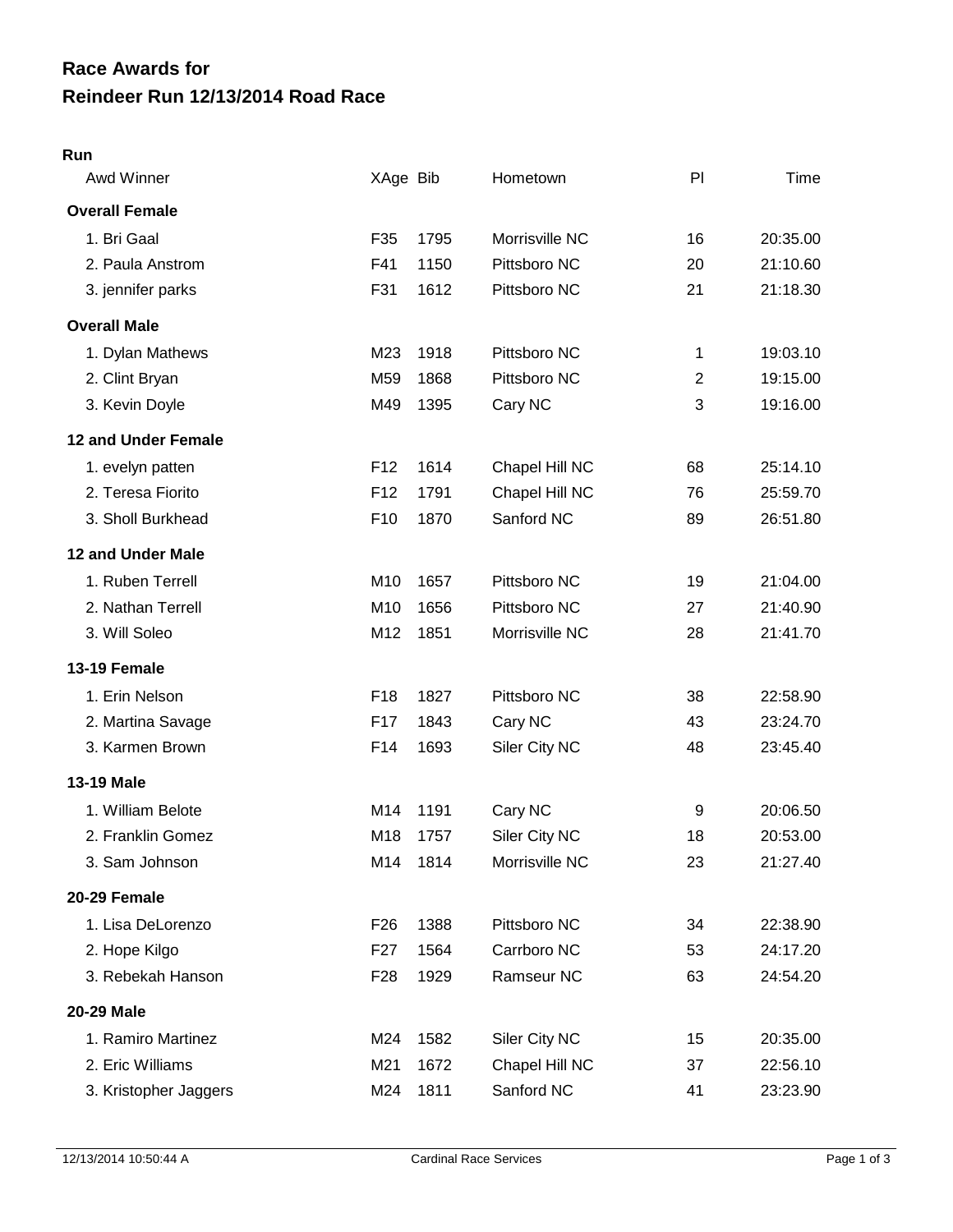## **30-39 Female**

| 1. Christine Schwictenberg | F31             | 1635 | Pittsboro NC   | 35             | 22:44.80    |
|----------------------------|-----------------|------|----------------|----------------|-------------|
| 2. JACLYN COOK             | F32             | 1309 | Apex NC        | 47             | 23:44.30    |
| 3. Mary Robbins            | F30             | 1838 | Morrisville NC | 49             | 23:56.10    |
| 30-39 Male                 |                 |      |                |                |             |
| 1. Christopher Miller      | M39             | 1891 |                | 4              | 19:20.00    |
| 2. Jason Leonard           | M38             | 1926 | Moncure NC     | $\overline{7}$ | 19:55.00    |
| 3. Keith Shaljian          | M35             | 1799 | Durham NC      | 14             | 20:33.00    |
| 40-49 Female               |                 |      |                |                |             |
| 1. Anne MacDonald          | F43             | 1821 | <b>CARY NC</b> | 29             | 21:46.90    |
| 2. Bridget Perry           | F47             | 1925 | Pittsboro NC   | 44             | 23:38.10    |
| 3. Michelle Hickerson      | F45             | 1542 | Chapel Hill NC | 55             | 24:25.10    |
| 40-49 Male                 |                 |      |                |                |             |
| 1. Carl Anstrom            | M41             | 1147 | Pittsboro NC   | 5              | 19:20.70    |
| 2. Lou Speedy Soleo        | M48             | 1852 | Morrisville NC | 8              | 19:56.00    |
| 3. jason figge             | M42             | 1931 | Pittsboro NC   | 10             | 20:13.00    |
| 50-59 Female               |                 |      |                |                |             |
| 1. Tate Renner             | F <sub>51</sub> | 1837 | Pittsboro NC   | 83             | 26:28.80    |
| 2. Joanna Hedrick          | F <sub>51</sub> | 1764 | Siler City NC  | 93             | 26:59.70    |
| 3. Karen Jackson           | F <sub>57</sub> | 1886 | Sanford NC     | 98             | 27:11.90    |
| 50-59 Male                 |                 |      |                |                |             |
| 1. tom o'donnell           | m <sub>51</sub> | 1608 | Apex NC        | 6              | 19:51.00    |
| 2. john tullo              | M56             | 1861 | Chapel Hill NC | 65             | 24:57.30    |
| 3. rob davis               | m <sub>51</sub> | 1371 | Siler City NC  | 80             | 26:13.60    |
| 60-69 Female               |                 |      |                |                |             |
| 1. beth goldston           | F62             | 1484 | Sanford NC     | 143            | 29:53.70    |
| 2. Lindy Parr              | F69             | 2154 | Pittsboro NC   | 148            | 30:17.30    |
| 3. Maryann Smith           | F64             | 1642 | Pittsboro NC   | 204            | 34:09.70    |
| 60-69 Male                 |                 |      |                |                |             |
| 1. Wade Clark              | M69             | 1797 | Pittsboro NC   | 39             | 22:59.70    |
| 2. Geoffrey Marshall       | M64             | 1580 | Pittsboro NC   | 101            | 27:13.80    |
| 3. William Causey          | M67             | 1290 | Sanford NC     | 147            | 30:13.60    |
| <b>70 and Above Female</b> |                 |      |                |                |             |
| 1. dorit kagy              | F73             | 1559 | Siler City NC  | 322            | 48:28.90    |
| 2. Marion Geiser           | F71             | 1466 | Pittsboro NC   | 339            | 53:00.90    |
| 3. judith tintinalli       | F71             | 1859 | Pittsboro NC   | 370            | 01:00:16.40 |